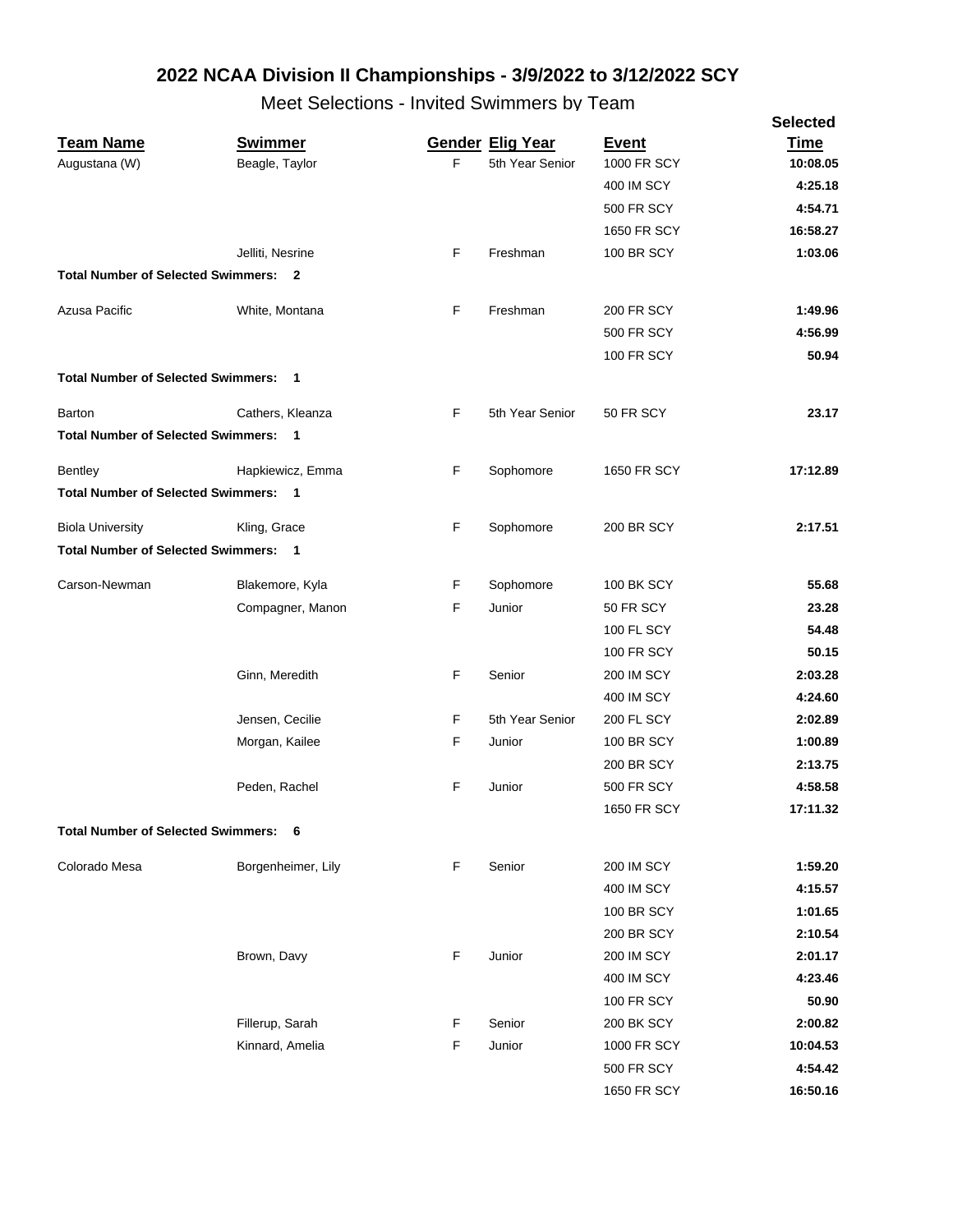|                                             |                     |   |                         |                   | <b>Selected</b> |
|---------------------------------------------|---------------------|---|-------------------------|-------------------|-----------------|
| <b>Team Name</b>                            | <b>Swimmer</b>      |   | <b>Gender Elig Year</b> | <b>Event</b>      | <b>Time</b>     |
|                                             | Matoskova, Katerina | F | Sophomore               | <b>200 FR SCY</b> | 1:49.73         |
|                                             |                     |   |                         | <b>500 FR SCY</b> | 4:51.77         |
|                                             |                     |   |                         | <b>100 BK SCY</b> | 55.82           |
|                                             |                     |   |                         | 200 BK SCY        | 1:59.47         |
|                                             | White, Lauren       | F | Junior                  | <b>200 FR SCY</b> | 1:49.18         |
|                                             |                     |   |                         | 100 BK SCY        | 54.91           |
|                                             |                     |   |                         | <b>200 BK SCY</b> | 1:59.85         |
|                                             | Wright, Kelsea      | F | Senior                  | <b>200 FR SCY</b> | 1:49.55         |
|                                             |                     |   |                         | <b>500 FR SCY</b> | 4:55.78         |
| <b>Total Number of Selected Swimmers:</b>   | - 7                 |   |                         |                   |                 |
| CSU East Bay                                | Dressel, Brooklyn   | F | Freshman                | <b>100 FR SCY</b> | 51.00           |
| <b>Total Number of Selected Swimmers:</b>   | $\blacksquare$      |   |                         |                   |                 |
| <b>Delta State</b>                          | Byrd, Madelyn       | F | Senior                  | <b>100 BK SCY</b> | 55.48           |
|                                             |                     |   |                         | <b>200 FL SCY</b> | 2:03.65         |
|                                             |                     |   |                         | <b>200 BK SCY</b> | 1:59.87         |
|                                             | Glover, Jamie       | F | Freshman                | 1650 FR SCY       | 17:11.44        |
|                                             | Martelli, Lucia     | F | 5th Year Senior         | 100 FL SCY        | 54.53           |
|                                             | Solkow, Daniella    | F | Sophomore               | 50 FR SCY         | 23.30           |
|                                             |                     |   |                         | <b>100 FR SCY</b> | 50.91           |
|                                             | Turner, Jacqueline  | F | Senior                  | 100 FL SCY        | 54.27           |
|                                             |                     |   |                         | <b>200 FL SCY</b> | 1:59.79         |
| <b>Total Number of Selected Swimmers: 5</b> |                     |   |                         |                   |                 |
| Drury                                       | Amorim, Marina      | F | Junior                  | 1000 FR SCY       | 10:10.90        |
|                                             |                     |   |                         | <b>500 FR SCY</b> | 4:53.56         |
|                                             |                     |   |                         | 1650 FR SCY       | 17:02.38        |
|                                             | Bushell, Josephine  | F | Sophomore               | <b>100 FR SCY</b> | 50.56           |
|                                             | Conover, Claire     | F | Freshman                | 400 IM SCY        | 4:23.69         |
|                                             |                     |   |                         | 100 BR SCY        | 1:02.40         |
|                                             |                     |   |                         | 200 BR SCY        | 2:14.60         |
|                                             | Cross, Rebecca      | F | Senior                  | <b>200 IM SCY</b> | 2:00.82         |
|                                             |                     |   |                         | 400 IM SCY        | 4:18.50         |
|                                             |                     |   |                         | 500 FR SCY        | 4:55.03         |
|                                             |                     |   |                         | <b>200 BR SCY</b> | 2:16.63         |
|                                             | Duncan, Aurora      | F | Freshman                | <b>200 IM SCY</b> | 2:02.63         |
|                                             |                     |   |                         | 400 IM SCY        | 4:19.32         |
|                                             |                     |   |                         | 200 FL SCY        | 1:59.11         |
|                                             | Gullette, Morgan    | F | Sophomore               | 200 BK SCY        | 2:00.31         |
|                                             | Harris, Mackenzie   | F | Senior                  | 200 FL SCY        | 2:02.59         |
|                                             | Machado, Luisa      | F | Sophomore               | <b>200 IM SCY</b> | 2:03.14         |
|                                             |                     |   |                         | 200 BR SCY        | 2:17.78         |
|                                             | Pareja, Laura       | F | Senior                  | <b>100 BK SCY</b> | 53.44           |
|                                             |                     |   |                         | 200 BK SCY        | 1:59.81         |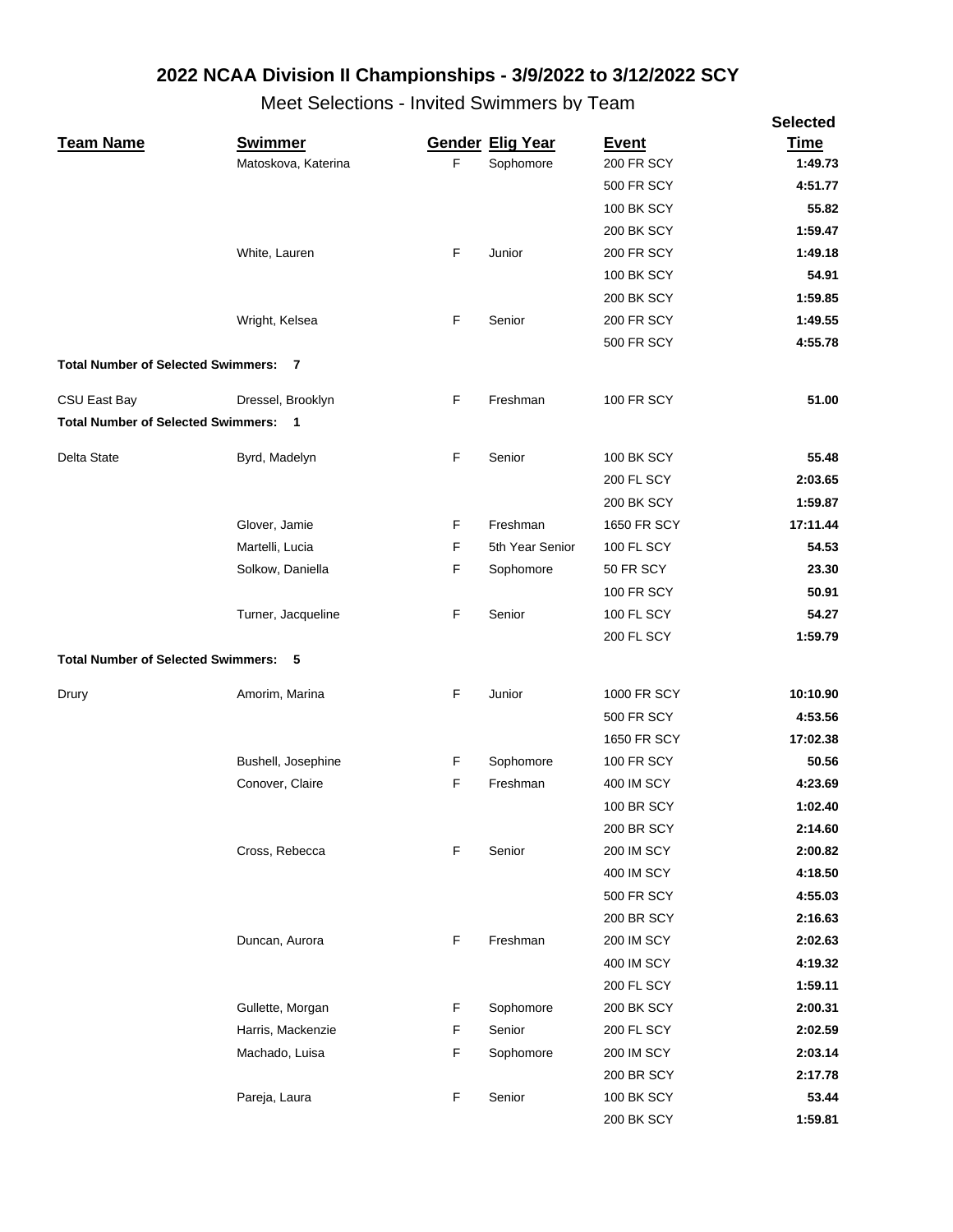|                                             |                      |             |                         |                    | <b>Selected</b> |
|---------------------------------------------|----------------------|-------------|-------------------------|--------------------|-----------------|
| <b>Team Name</b>                            | <b>Swimmer</b>       |             | <b>Gender Elig Year</b> | <b>Event</b>       | <b>Time</b>     |
|                                             | Preusse, Yasmin      | $\mathsf F$ | Senior                  | 50 FR SCY          | 23.07           |
|                                             |                      |             |                         | <b>100 FR SCY</b>  | 50.57           |
|                                             | Raurich, Rafaela     | F           | Freshman                | <b>100 FL SCY</b>  | 54.14           |
|                                             |                      |             |                         | <b>200 FR SCY</b>  | 1:50.17         |
|                                             |                      |             |                         | 200 FL SCY         | 1:59.21         |
|                                             | Reinertsen, Karianne | F           | Senior                  | 1000 FR SCY        | 10:16.36        |
|                                             |                      |             |                         | <b>200 FR SCY</b>  | 1:50.16         |
|                                             |                      |             |                         | 1650 FR SCY        | 17:10.73        |
|                                             | Rogowska, Katarzyna  | F           | Junior                  | 50 FR SCY          | 23.19           |
|                                             | Weber, Allison       | F           | Senior                  | 1000 FR SCY        | 10:01.97        |
|                                             |                      |             |                         | <b>400 IM SCY</b>  | 4:25.27         |
|                                             |                      |             |                         | <b>500 FR SCY</b>  | 4:52.80         |
|                                             |                      |             |                         | <b>1650 FR SCY</b> | 16:44.68        |
|                                             | Wieberg, Mackenzie   | F           | 5th Year Senior         | 50 FR SCY          | 23.26           |
|                                             | Wijk, Mellie         | F           | Freshman                | 200 FL SCY         | 2:03.73         |
| <b>Total Number of Selected Swimmers:</b>   | 16                   |             |                         |                    |                 |
| Emmanuel                                    | Hayes, Natalie       | F           | Senior                  | <b>200 FL SCY</b>  | 2:03.23         |
| <b>Total Number of Selected Swimmers: 1</b> |                      |             |                         |                    |                 |
| Florida Southern                            | Hoffmann, Jasmin     | F           | Sophomore               | 50 FR SCY          | 22.95           |
|                                             |                      |             |                         | <b>100 FR SCY</b>  | 50.18           |
|                                             | McCann, Erin         | F           | Senior                  | <b>200 FR SCY</b>  | 1:51.23         |
|                                             | Michalek, Teagan     | F           | Sophomore               | <b>100 BK SCY</b>  | 55.68           |
|                                             | Miles, Olivia        | F           | Freshman                | 1000 FR SCY        | 10:16.35        |
|                                             |                      |             |                         | 1650 FR SCY        | 17:09.93        |
|                                             | Peck, Emily          | F           | Sophomore               | <b>200 BR SCY</b>  | 2:16.68         |
| <b>Total Number of Selected Swimmers:</b>   | -5                   |             |                         |                    |                 |
| Florida Tech                                | Brennan, Savannah    | F           | 5th Year Senior         | 1000 FR SCY        | 10:04.08        |
|                                             |                      |             |                         | 400 IM SCY         | 4:22.41         |
|                                             |                      |             |                         | 500 FR SCY         | 4:55.88         |
|                                             |                      |             |                         | <b>200 BR SCY</b>  | 2:17.16         |
|                                             | RAUTEMBERG, Nicole   | F           | Senior                  | <b>200 FR SCY</b>  | 1:51.06         |
| <b>Total Number of Selected Swimmers:</b>   | - 2                  |             |                         |                    |                 |
| Gannon                                      | Taraska, Silvija     | F           | 5th Year Senior         | <b>200 FR SCY</b>  | 1:51.13         |
| <b>Total Number of Selected Swimmers: 1</b> |                      |             |                         |                    |                 |
| <b>Grand Valley</b>                         | De Cort, Melina      | F           | Senior                  | <b>100 BK SCY</b>  | 55.85           |
|                                             | Laurich, Samantha    | F           | Senior                  | <b>200 IM SCY</b>  | 2:03.75         |
|                                             |                      |             |                         | 400 IM SCY         | 4:22.34         |
|                                             |                      |             |                         | 200 BR SCY         | 2:15.82         |
|                                             | Licari, Bianca       | F           | Junior                  | 1000 FR SCY        | 10:17.92        |
|                                             | Wihebrink, Delaney   | F           | Junior                  | <b>100 BR SCY</b>  | 1:02.56         |
|                                             |                      |             |                         | 200 BR SCY         | 2:16.34         |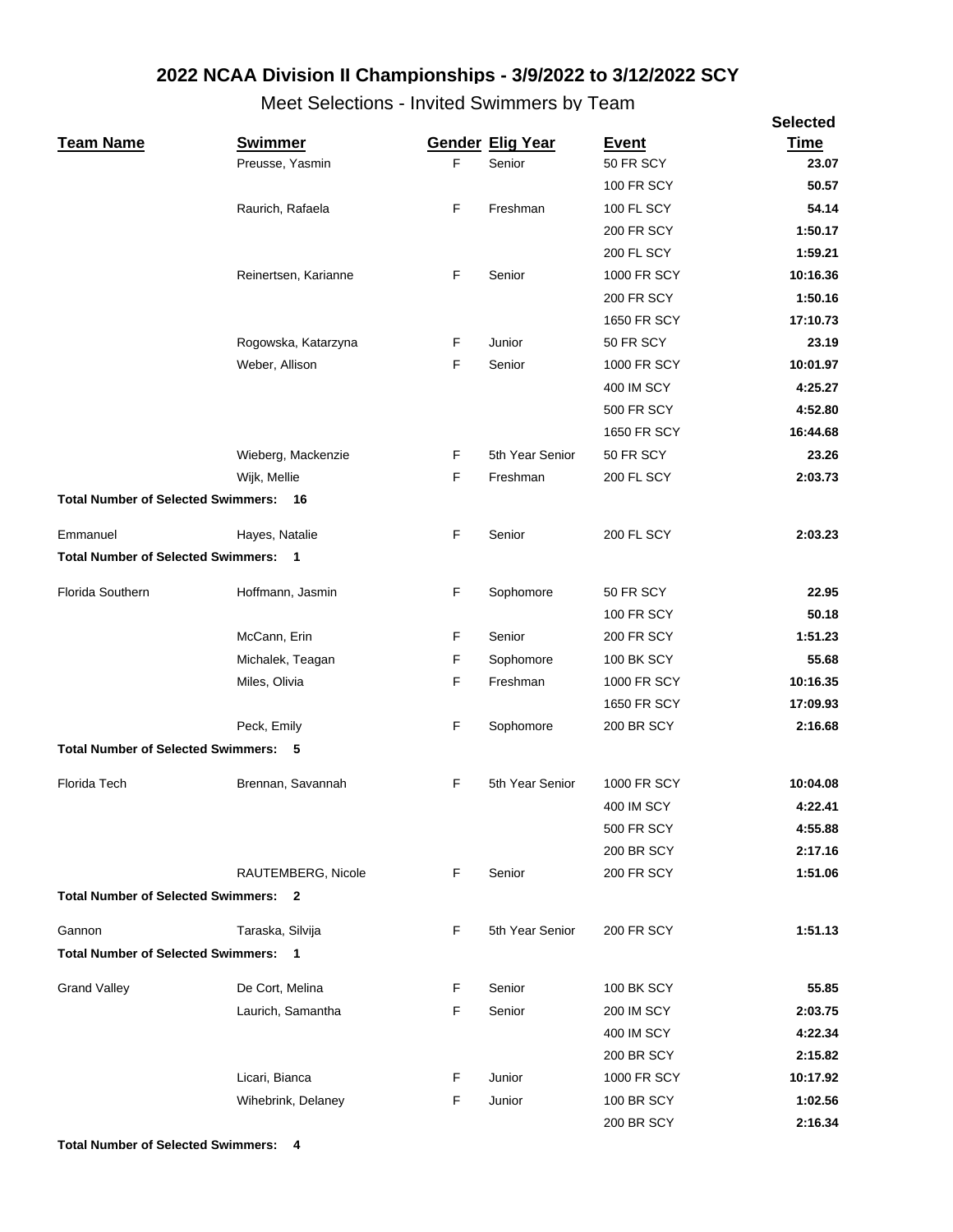|                                           | ,,,,,,                    |   |                         |                   | <b>Selected</b> |
|-------------------------------------------|---------------------------|---|-------------------------|-------------------|-----------------|
| <b>Team Name</b>                          | <b>Swimmer</b>            |   | <b>Gender Elig Year</b> | <b>Event</b>      | <b>Time</b>     |
| Henderson St.                             | Pozvai, Kiara             | F | Freshman                | 50 FR SCY         | 23.24           |
|                                           |                           |   |                         | <b>200 FR SCY</b> | 1:49.70         |
|                                           |                           |   |                         | <b>100 FR SCY</b> | 50.13           |
| <b>Total Number of Selected Swimmers:</b> | $\overline{\mathbf{1}}$   |   |                         |                   |                 |
| Hillsdale                                 | Mason, Elise              | F | Freshman                | 1650 FR SCY       | 17:11.51        |
| <b>Total Number of Selected Swimmers:</b> | $\blacksquare$            |   |                         |                   |                 |
| Indy                                      | Buys, Johanna             | F | Senior                  | 50 FR SCY         | 22.52           |
|                                           |                           |   |                         | 100 FL SCY        | 54.57           |
|                                           |                           |   |                         | <b>100 FR SCY</b> | 50.11           |
|                                           | Caylor, Krystal           | F | 5th Year Senior         | 50 FR SCY         | 23.11           |
|                                           |                           |   |                         | <b>200 FR SCY</b> | 1:49.21         |
|                                           |                           |   |                         | <b>100 FR SCY</b> | 49.88           |
|                                           | Colti Dumitrescu, Emilia  | F | Junior                  | 1650 FR SCY       | 17:04.04        |
|                                           | Dubcakova, Karolina       | F | Junior                  | 1000 FR SCY       | 10:17.00        |
|                                           |                           |   |                         | 1650 FR SCY       | 17:11.92        |
|                                           | Gomez Espinosa, Andrea    | F | Freshman                | <b>200 IM SCY</b> | 2:02.67         |
|                                           |                           |   |                         | 400 IM SCY        | 4:16.88         |
|                                           |                           |   |                         | <b>200 FL SCY</b> | 2:00.70         |
|                                           |                           |   |                         | <b>200 BK SCY</b> | 1:59.46         |
|                                           | Magierowska, Julia        | F | Freshman                | <b>100 FL SCY</b> | 55.46           |
|                                           |                           |   |                         | <b>100 BK SCY</b> | 55.42           |
|                                           | McCoy, Kaitlyn            | F | Senior                  | <b>200 IM SCY</b> | 2:00.35         |
|                                           |                           |   |                         | 400 IM SCY        | 4:21.78         |
|                                           |                           |   |                         | <b>100 BK SCY</b> | 54.32           |
|                                           |                           |   |                         | <b>200 BK SCY</b> | 1:57.32         |
|                                           | Paaske, Andrea            | F | Freshman                | <b>100 FL SCY</b> | 54.98           |
|                                           | Revstedt, Isabella        | F | Sophomore               | <b>100 BK SCY</b> | 55.31           |
|                                           | Schreuders, Anahi         | F | Junior                  | <b>100 BR SCY</b> | 1:03.02         |
|                                           | Simioni, Julia            | F | 5th Year Senior         | <b>100 BR SCY</b> | 1:02.96         |
|                                           | Traustadottir, Brynhildur | F | Sophomore               | 200 FR SCY        | 1:51.15         |
|                                           |                           |   |                         | <b>500 FR SCY</b> | 4:54.35         |
|                                           |                           |   |                         | 1650 FR SCY       | 17:16.00        |
|                                           | Van Jaarsveld, Marizel    | F | 5th Year Senior         | <b>200 IM SCY</b> | 2:00.32         |
|                                           |                           |   |                         | 400 IM SCY        | 4:16.33         |
|                                           |                           |   |                         | <b>100 BR SCY</b> | 1:01.58         |
|                                           |                           |   |                         | <b>200 BR SCY</b> | 2:14.31         |
|                                           | Vaselli, Leticia          | F | Junior                  | 50 FR SCY         | 23.12           |
|                                           |                           |   |                         | <b>100 FR SCY</b> | 50.94           |
| <b>Total Number of Selected Swimmers:</b> | 14                        |   |                         |                   |                 |
| <b>IUP</b>                                | Johnson, Rachel           | F | Senior                  | <b>100 BR SCY</b> | 1:02.78         |
|                                           | Mikesell, Claire          | F | 5th Year Senior         | <b>100 BR SCY</b> | 1:02.49         |
|                                           |                           |   |                         | 200 BR SCY        | 2:17.01         |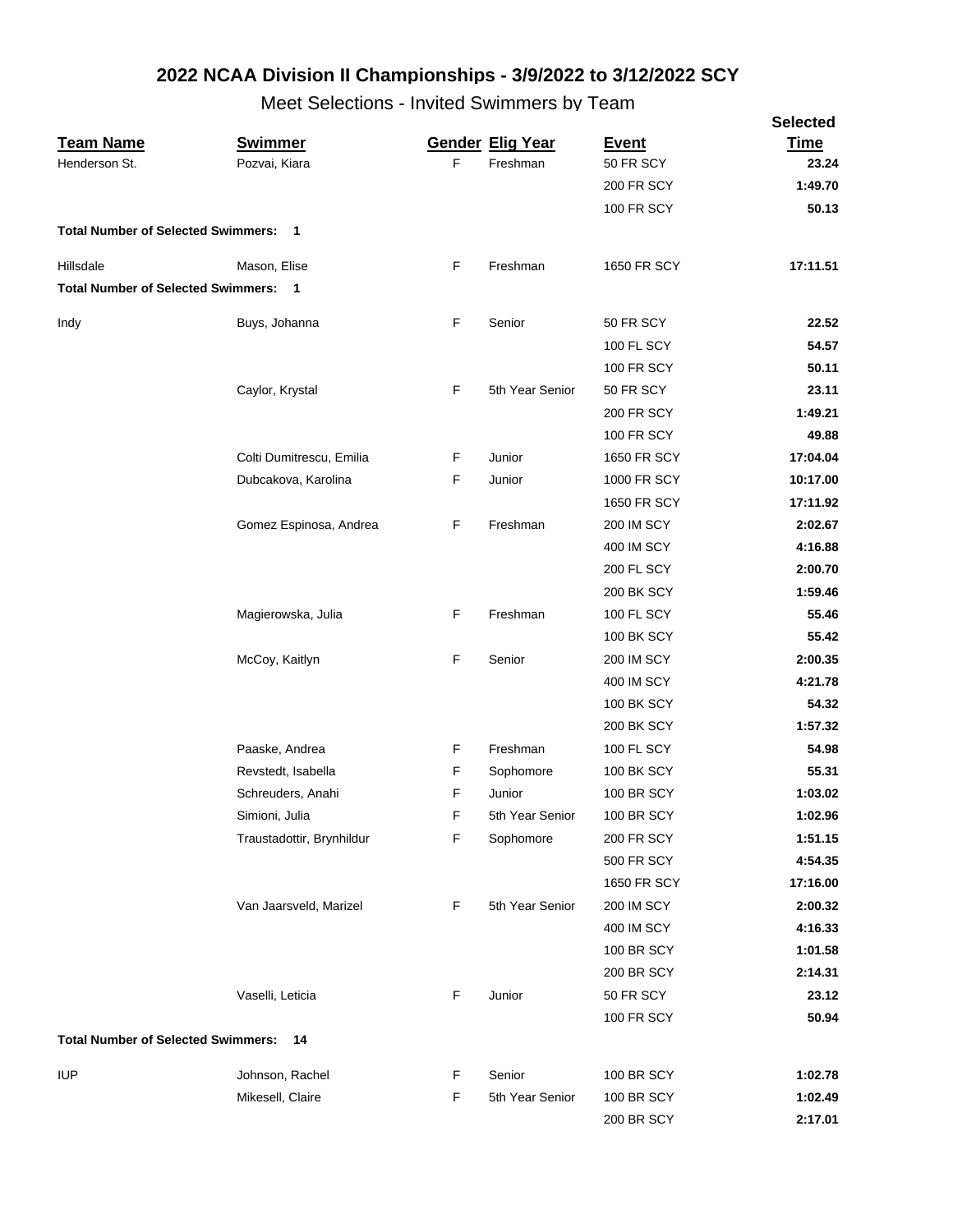Meet Selections - Invited Swimmers by Team

|                                             |                          |    |                         |                    | <b>Selected</b> |
|---------------------------------------------|--------------------------|----|-------------------------|--------------------|-----------------|
| <b>Team Name</b>                            | <b>Swimmer</b>           |    | <b>Gender Elig Year</b> | <b>Event</b>       | <b>Time</b>     |
|                                             | Mikesell, Paige          | F  | Senior                  | <b>200 IM SCY</b>  | 2:02.58         |
|                                             |                          |    |                         | <b>100 FL SCY</b>  | 54.48           |
|                                             |                          |    |                         | <b>200 FR SCY</b>  | 1:50.16         |
|                                             |                          |    |                         | 200 FL SCY         | 2:00.33         |
| <b>Total Number of Selected Swimmers:</b>   | 3                        |    |                         |                    |                 |
| Lenoir-Rhyne                                | Boernigen, Lisa          | F  | Junior                  | <b>200 IM SCY</b>  | 2:03.29         |
|                                             |                          |    |                         | 400 IM SCY         | 4:23.91         |
|                                             |                          |    |                         | 200 FL SCY         | 2:03.68         |
| <b>Total Number of Selected Swimmers:</b>   | $\blacksquare$           |    |                         |                    |                 |
| Lewis                                       | Alves, Larissa           | F  | Sophomore               | <b>400 IM SCY</b>  | 4:24.14         |
| <b>Total Number of Selected Swimmers:</b>   | $\overline{\phantom{0}}$ |    |                         |                    |                 |
| Lindenwood                                  | Gable, Isabella          | F  | Sophomore               | <b>200 FR SCY</b>  | 1:51.12         |
|                                             | Hellenschmidt, Jana      | F  | Junior                  | 400 IM SCY         | 4:24.15         |
|                                             |                          |    |                         | <b>500 FR SCY</b>  | 4:56.30         |
|                                             |                          |    |                         | <b>1650 FR SCY</b> | 17:06.31        |
|                                             | Kasse, Shelby            | F  | Junior                  | <b>100 BK SCY</b>  | 55.23           |
|                                             |                          |    |                         | <b>200 BK SCY</b>  | 1:59.99         |
|                                             | Marks, Stephanie         | F  | Sophomore               | <b>100 BK SCY</b>  | 54.42           |
|                                             |                          |    |                         | <b>200 BK SCY</b>  | 1:59.60         |
|                                             | Maruszczyk, Beata        | F  | Sophomore               | <b>200 IM SCY</b>  | 2:03.50         |
|                                             |                          |    |                         | <b>200 FR SCY</b>  | 1:50.74         |
|                                             |                          |    |                         | <b>100 BR SCY</b>  | 1:02.63         |
|                                             |                          |    |                         | <b>200 BR SCY</b>  | 2:17.14         |
|                                             | Mensah, Joselle          | F  | Freshman                | 50 FR SCY          | 23.25           |
|                                             | Rimmereide, Camilla      | F  | Sophomore               | 200 FL SCY         | 2:03.58         |
|                                             | Siemiller, McKayla Ann   | F  | Junior                  | 50 FR SCY          | 23.18           |
|                                             |                          |    |                         | <b>100 FR SCY</b>  | 50.91           |
|                                             | Watson, Linsey           | F. | Freshman                | 1000 FR SCY        | 10:17.20        |
|                                             | Winnett, Lexie           | F  | Senior                  | 100 FL SCY         | 55.63           |
|                                             |                          |    |                         | <b>100 BR SCY</b>  | 1:02.85         |
|                                             | Wood, Lyssa              | F  | Sophomore               | <b>200 IM SCY</b>  | 2:03.78         |
|                                             |                          |    |                         | 400 IM SCY         | 4:24.13         |
| <b>Total Number of Selected Swimmers:</b>   | 11                       |    |                         |                    |                 |
| Lynn                                        | Mertins, Luna            | F  | Sophomore               | 50 FR SCY          | 22.74           |
|                                             |                          |    |                         | 100 FL SCY         | 53.45           |
|                                             |                          |    |                         | 200 FL SCY         | 1:59.27         |
|                                             |                          |    |                         | 200 BK SCY         | 1:56.94         |
| <b>Total Number of Selected Swimmers: 1</b> |                          |    |                         |                    |                 |
| McKendree                                   | Dixon, Hallie            | F. | Senior                  | 500 FR SCY         | 4:56.08         |
|                                             | Sonnenberg, Karley       | F  | Freshman                | 50 FR SCY          | 22.90           |
|                                             |                          |    |                         | <b>100 FR SCY</b>  | 50.25           |

**Total Number of Selected Swimmers: 2**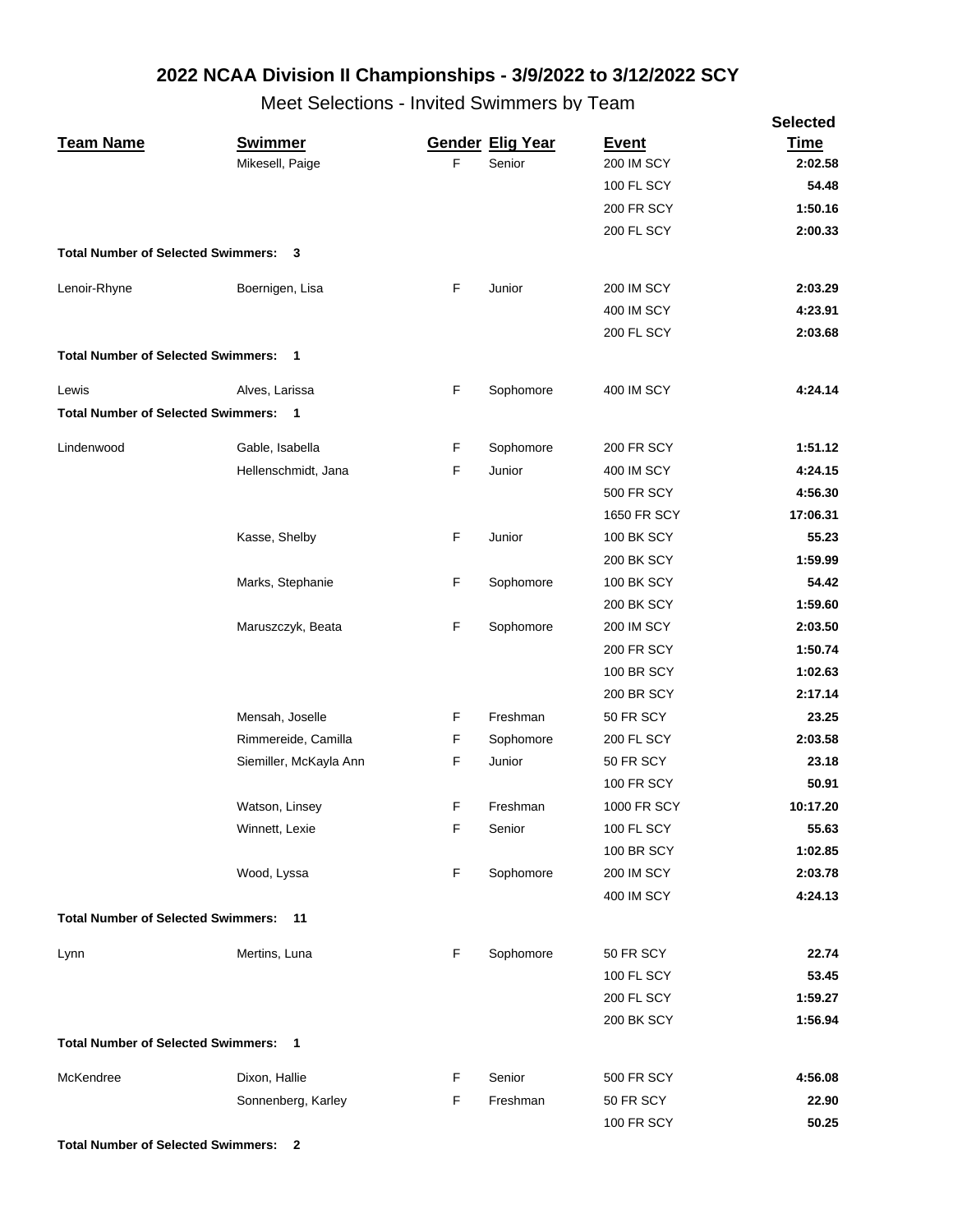|                                             |                           |             |                         |                   | <b>Selected</b> |
|---------------------------------------------|---------------------------|-------------|-------------------------|-------------------|-----------------|
| <b>Team Name</b>                            | <b>Swimmer</b>            |             | <b>Gender Elig Year</b> | <b>Event</b>      | <b>Time</b>     |
| Mines                                       | Slowey, Meghan            | $\mathsf F$ | Junior                  | 1000 FR SCY       | 10:08.52        |
|                                             |                           |             |                         | 1650 FR SCY       | 16:58.06        |
| <b>Total Number of Selected Swimmers:</b>   | $\overline{1}$            |             |                         |                   |                 |
| <b>MSU Mankato</b>                          | Beckman, Nicole           | F           | Junior                  | 100 FL SCY        | 55.42           |
|                                             | Coleman, Darah            | F           | Junior                  | <b>100 BR SCY</b> | 1:02.47         |
|                                             | Enervold, Anja            | F           | Senior                  | <b>100 BK SCY</b> | 55.67           |
|                                             |                           |             |                         | <b>200 BK SCY</b> | 2:01.20         |
|                                             | Flynn, Kate               | F           | 5th Year Senior         | 50 FR SCY         | 22.53           |
|                                             |                           |             |                         | 100 FL SCY        | 55.53           |
|                                             |                           |             |                         | <b>100 FR SCY</b> | 49.97           |
|                                             | Goodman, Emily            | F           | Senior                  | <b>100 BR SCY</b> | 1:03.30         |
|                                             | Gronholz, Abby            | F           | Freshman                | <b>100 BK SCY</b> | 55.00           |
|                                             | Meinberg, Olivia          | F           | Sophomore               | 50 FR SCY         | 23.30           |
| <b>Total Number of Selected Swimmers: 7</b> |                           |             |                         |                   |                 |
| <b>NMU</b>                                  | Billings, Heidi           | F           | Freshman                | <b>200 IM SCY</b> | 2:03.41         |
|                                             |                           |             |                         | <b>400 IM SCY</b> | 4:23.33         |
|                                             |                           |             |                         | <b>100 BK SCY</b> | 55.54           |
|                                             |                           |             |                         | <b>200 BK SCY</b> | 1:58.64         |
|                                             | Carbone, Camilla          | F           | Freshman                | 100 BK SCY        | 55.73           |
|                                             | Font-Cantarero, Meritxell | F           | Junior                  | <b>200 FL SCY</b> | 2:03.67         |
|                                             | Nelson, Michaela          | F           | Junior                  | <b>200 FR SCY</b> | 1:50.60         |
|                                             | Perello Ferrer, Pilar     | F           | Junior                  | <b>200 FR SCY</b> | 1:50.38         |
| <b>Total Number of Selected Swimmers: 5</b> |                           |             |                         |                   |                 |
| Nova S'eastern                              | Bauer, Estelle            | F           | Freshman                | 1000 FR SCY       | 10:05.43        |
|                                             |                           |             |                         | <b>500 FR SCY</b> | 4:58.23         |
|                                             |                           |             |                         | 1650 FR SCY       | 16:58.95        |
|                                             | Best, Savanna             | F           | Senior                  | <b>200 IM SCY</b> | 1:59.29         |
|                                             |                           |             |                         | <b>400 IM SCY</b> | 4:15.85         |
|                                             |                           |             |                         | <b>100 BR SCY</b> | 1:00.75         |
|                                             |                           |             |                         | 200 BR SCY        | 2:11.64         |
|                                             | Estrada, Brady            | F           | Junior                  | 200 FL SCY        | 2:03.74         |
|                                             | Lowy, May                 | F           | Freshman                | <b>200 IM SCY</b> | 2:02.02         |
|                                             |                           |             |                         | <b>400 IM SCY</b> | 4:15.57         |
|                                             |                           |             |                         | 200 FL SCY        | 1:59.58         |
|                                             |                           |             |                         | <b>200 BK SCY</b> | 1:58.00         |
|                                             | Marquez, Celina           | F           | Senior                  | <b>200 IM SCY</b> | 2:00.42         |
|                                             |                           |             |                         | 100 FL SCY        | 53.58           |
|                                             |                           |             |                         | 100 BK SCY        | 52.42           |
|                                             |                           |             |                         | <b>200 BK SCY</b> | 1:54.54         |
|                                             | Maslova, Aleksandra       | F           | Senior                  | <b>200 IM SCY</b> | 2:01.69         |
|                                             |                           |             |                         | 100 FL SCY        | 53.85           |
|                                             |                           |             |                         | 200 FL SCY        | 1:58.23         |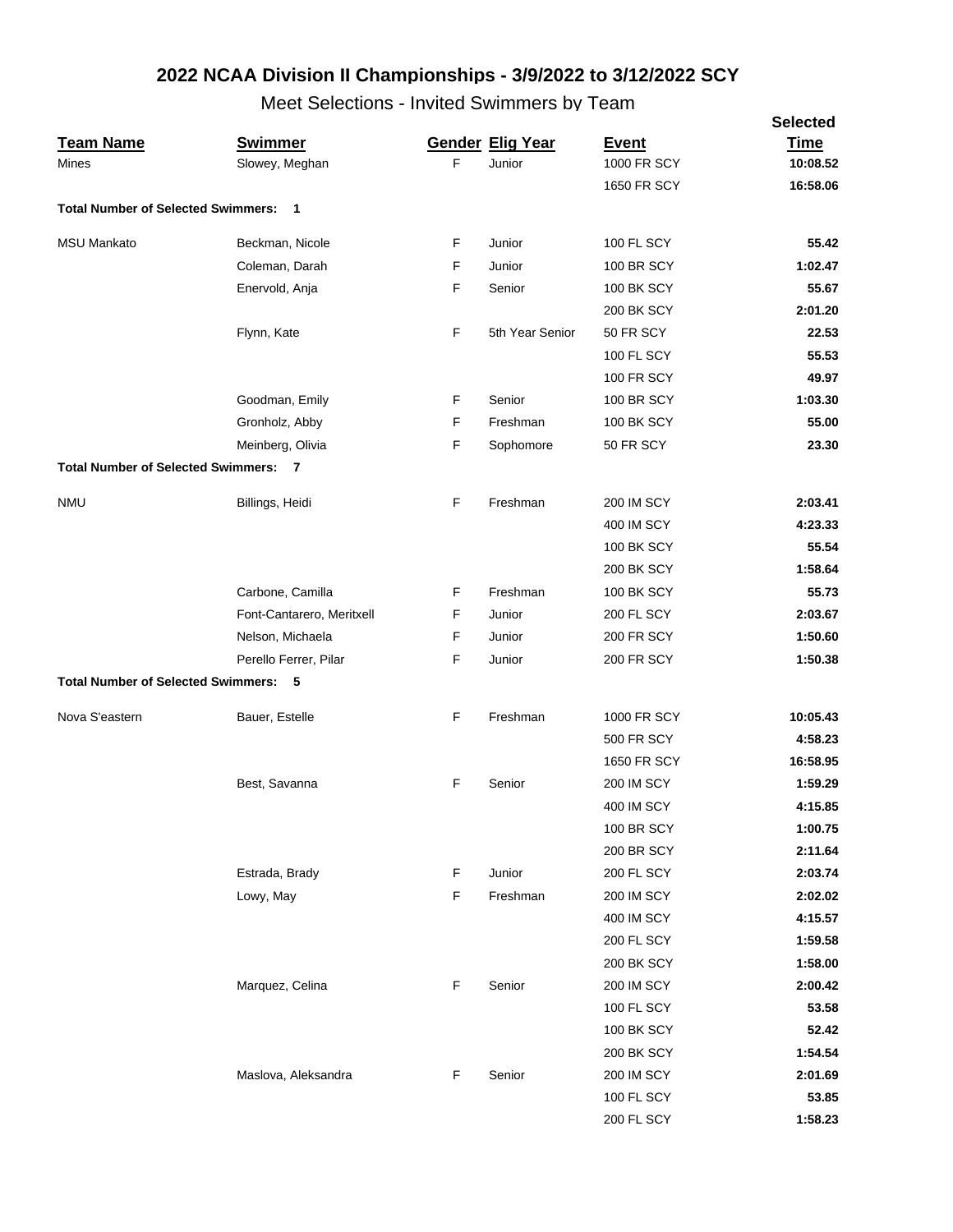|                                      |                    |   |                         |                   | <b>Selected</b> |
|--------------------------------------|--------------------|---|-------------------------|-------------------|-----------------|
| <u>Team Name</u>                     | <b>Swimmer</b>     |   | <b>Gender Elig Year</b> | <b>Event</b>      | <b>Time</b>     |
|                                      | Ortiz, Victoria    | F | Freshman                | 1000 FR SCY       | 10:15.56        |
|                                      |                    |   |                         | <b>500 FR SCY</b> | 4:58.25         |
|                                      |                    |   |                         | 1650 FR SCY       | 17:14.52        |
|                                      | Shiff, Neta        | F | Freshman                | 1000 FR SCY       | 10:14.74        |
|                                      |                    |   |                         | 1650 FR SCY       | 17:07.52        |
|                                      | Wright, Cassandra  | F | 5th Year Senior         | 50 FR SCY         | 23.12           |
|                                      |                    |   |                         | <b>100 BK SCY</b> | 52.83           |
|                                      |                    |   |                         | <b>200 BK SCY</b> | 1:57.11         |
| Total Number of Selected Swimmers: 9 |                    |   |                         |                   |                 |
| Oklahoma Christi                     | Parks, Cheyenne    | F | Junior                  | 400 IM SCY        | 4:21.99         |
|                                      |                    |   |                         | <b>200 FL SCY</b> | 2:00.83         |
|                                      |                    |   |                         | <b>200 BK SCY</b> | 2:00.76         |
| Total Number of Selected Swimmers: 1 |                    |   |                         |                   |                 |
| Queens (NC)                          | Andersson, Tova    | F | Freshman                | <b>200 IM SCY</b> | 2:00.91         |
|                                      |                    |   |                         | 400 IM SCY        | 4:17.75         |
|                                      |                    |   |                         | <b>200 BK SCY</b> | 1:58.32         |
|                                      | Dany, Rebecca      | F | Sophomore               | 1000 FR SCY       | 10:15.32        |
|                                      |                    |   |                         | <b>200 FR SCY</b> | 1:50.52         |
|                                      |                    |   |                         | <b>500 FR SCY</b> | 4:54.44         |
|                                      |                    |   |                         | 1650 FR SCY       | 17:01.14        |
|                                      | De Boer, Anna      | F | Senior                  | <b>100 FR SCY</b> | 50.76           |
|                                      | Foster, Hannah     | F | Senior                  | 400 IM SCY        | 4:25.40         |
|                                      | Gichard, Bobbie    | F | Senior                  | <b>100 BK SCY</b> | 55.51           |
|                                      | Grasso, Giulia     | F | Junior                  | <b>200 FR SCY</b> | 1:49.47         |
|                                      |                    |   |                         | <b>500 FR SCY</b> | 4:58.47         |
|                                      | Gumina, Monica     | F | Junior                  | 50 FR SCY         | 23.10           |
|                                      |                    |   |                         | <b>200 FR SCY</b> | 1:47.03         |
|                                      |                    |   |                         | <b>500 FR SCY</b> | 4:47.98         |
|                                      |                    |   |                         | <b>100 FR SCY</b> | 49.68           |
|                                      | Jung, Maike        | F | Freshman                | <b>200 BR SCY</b> | 2:16.64         |
|                                      | Lange, Sophia      | F | Sophomore               | 1000 FR SCY       | 9:55.79         |
|                                      |                    |   |                         | <b>500 FR SCY</b> | 4:51.78         |
|                                      |                    |   |                         | <b>200 FL SCY</b> | 2:01.08         |
|                                      |                    |   |                         | 1650 FR SCY       | 16:30.04        |
|                                      | Lawrence, Caroline | F | Freshman                | <b>200 IM SCY</b> | 2:03.62         |
|                                      |                    |   |                         | <b>200 FR SCY</b> | 1:50.40         |
|                                      |                    |   |                         | <b>100 BK SCY</b> | 55.49           |
|                                      |                    |   |                         | 200 BK SCY        | 2:00.92         |
|                                      | Leech, Mia         | F | Freshman                | 200 FL SCY        | 2:03.38         |
|                                      | Mayer, Cecelia     | F | Junior                  | 50 FR SCY         | 23.17           |
|                                      |                    |   |                         | 100 FL SCY        | 53.05           |
|                                      |                    |   |                         | 200 FL SCY        | 2:01.36         |
|                                      |                    |   |                         | <b>100 FR SCY</b> | 50.51           |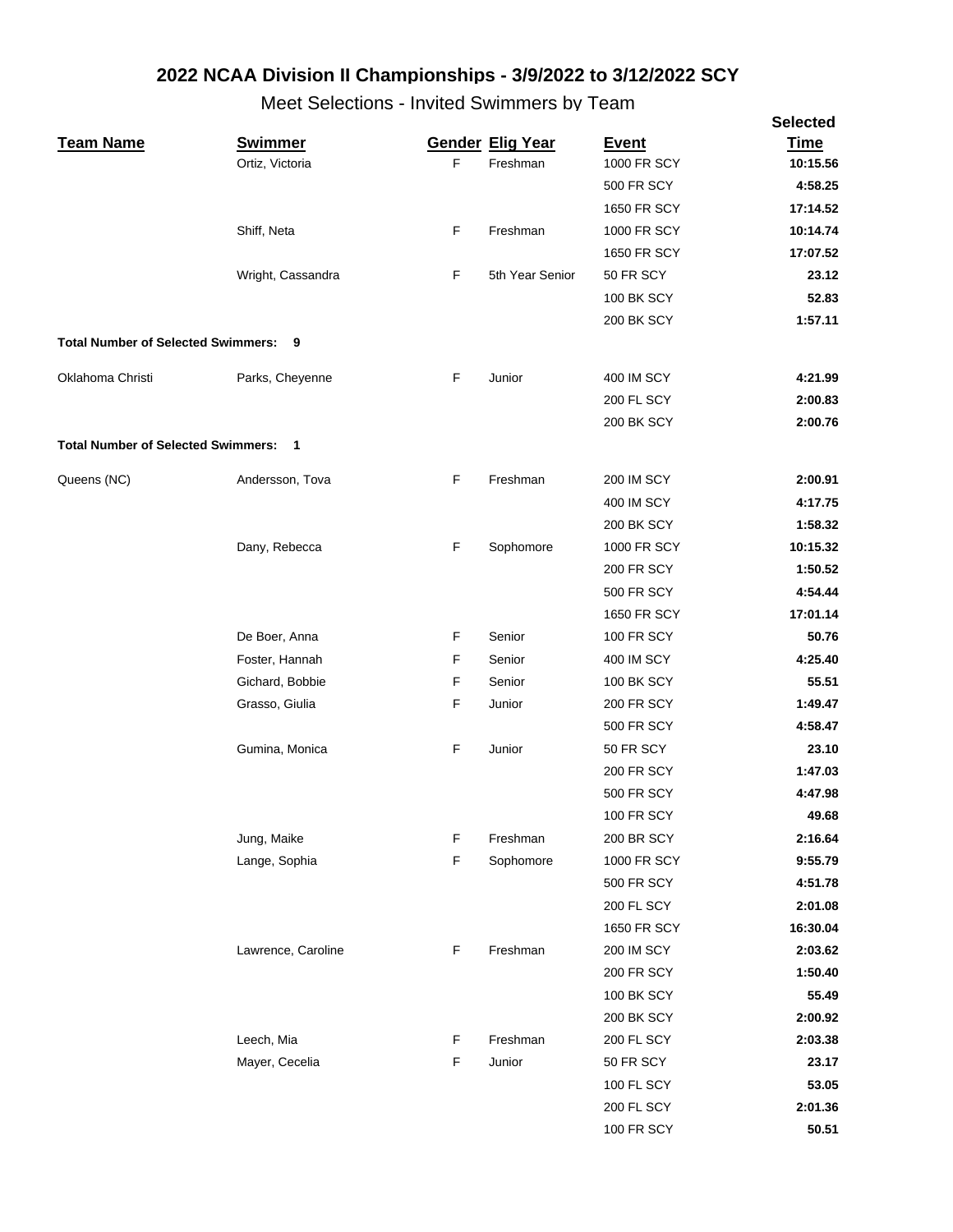|                                             |                             |             |                         |                   | <b>Selected</b> |
|---------------------------------------------|-----------------------------|-------------|-------------------------|-------------------|-----------------|
| <b>Team Name</b>                            | <b>Swimmer</b>              |             | <b>Gender Elig Year</b> | <b>Event</b>      | <b>Time</b>     |
|                                             | Maznytska, Vladyslava       | $\mathsf F$ | 5th Year Senior         | 100 BK SCY        | 54.36           |
|                                             |                             |             |                         | 200 BK SCY        | 1:59.85         |
|                                             | Melilli, Danielle           | F           | Junior                  | 50 FR SCY         | 22.65           |
|                                             |                             |             |                         | <b>200 FR SCY</b> | 1:49.99         |
|                                             |                             |             |                         | <b>100 BR SCY</b> | 1:01.51         |
|                                             |                             |             |                         | <b>100 FR SCY</b> | 49.35           |
|                                             | Payne, Grayson              | F           | Sophomore               | 200 BK SCY        | 2:01.31         |
|                                             | Rydzewski, Amber            | F           | Freshman                | 1000 FR SCY       | 10:12.16        |
|                                             |                             |             |                         | 1650 FR SCY       | 16:58.32        |
|                                             | Tennant, Kayla              | F           | Senior                  | 200 IM SCY        | 2:03.50         |
|                                             |                             |             |                         | <b>100 FL SCY</b> | 54.59           |
|                                             |                             |             |                         | 200 FL SCY        | 2:01.63         |
|                                             | Van Noy, Natalie            | F           | Senior                  | 100 FL SCY        | 54.91           |
| <b>Total Number of Selected Swimmers:</b>   | 18                          |             |                         |                   |                 |
| Rollins                                     | Olivieri, Beatriz B         | F           | Senior                  | <b>100 FL SCY</b> | 55.37           |
|                                             |                             |             |                         | <b>200 FR SCY</b> | 1:49.29         |
|                                             |                             |             |                         | <b>500 FR SCY</b> | 4:53.47         |
|                                             |                             |             |                         | 200 FL SCY        | 2:02.39         |
| <b>Total Number of Selected Swimmers:</b>   | $\blacksquare$              |             |                         |                   |                 |
| Saint Leo                                   | Bjoernholdt, Emma           | F           | Sophomore               | <b>200 BR SCY</b> | 2:17.81         |
|                                             | Bonsanti Feniello, Vittoria | F           | Senior                  | 1000 FR SCY       | 10:17.91        |
|                                             | Daka, Anett                 | F           | Sophomore               | <b>100 BK SCY</b> | 55.85           |
|                                             | Sering, Isabelle            | F           | Sophomore               | 100 FL SCY        | 54.50           |
| <b>Total Number of Selected Swimmers: 4</b> |                             |             |                         |                   |                 |
| Simon Fraser                                | Loewen, Kennedy             | F           | Senior                  | <b>200 IM SCY</b> | 2:02.81         |
|                                             |                             |             |                         | 400 IM SCY        | 4:24.38         |
|                                             |                             |             |                         | <b>100 FR SCY</b> | 50.71           |
|                                             | Meklensek, Tori             | F           | Freshman                | <b>500 FR SCY</b> | 4:55.77         |
|                                             | Roth, Isabelle              | F           | Freshman                | <b>100 BR SCY</b> | 1:02.25         |
|                                             |                             |             |                         | <b>200 BR SCY</b> | 2:14.70         |
|                                             | Sharkey, Kaleigh            | F           | Junior                  | 100 FL SCY        | 54.44           |
|                                             |                             |             |                         | <b>100 FR SCY</b> | 50.22           |
| <b>Total Number of Selected Swimmers: 4</b> |                             |             |                         |                   |                 |
| Sioux Falls                                 | Du Plessis, Ilinde          | F           | Sophomore               | <b>100 BK SCY</b> | 55.72           |
|                                             |                             |             |                         | <b>200 BK SCY</b> | 2:01.14         |
|                                             | Pas, Inte                   | F           | Freshman                | <b>100 BR SCY</b> | 1:03.28         |
|                                             |                             |             |                         | <b>200 BR SCY</b> | 2:16.80         |
|                                             | Spaans, Elizabeth           | F           | Senior                  | <b>200 IM SCY</b> | 2:03.41         |
|                                             |                             |             |                         | <b>100 BK SCY</b> | 55.85           |
| <b>Total Number of Selected Swimmers:</b>   | 3                           |             |                         |                   |                 |
| St. Cloud St.-W                             | Burroughs, Alexis           | F           | 5th Year Senior         | 50 FR SCY         | 23.11           |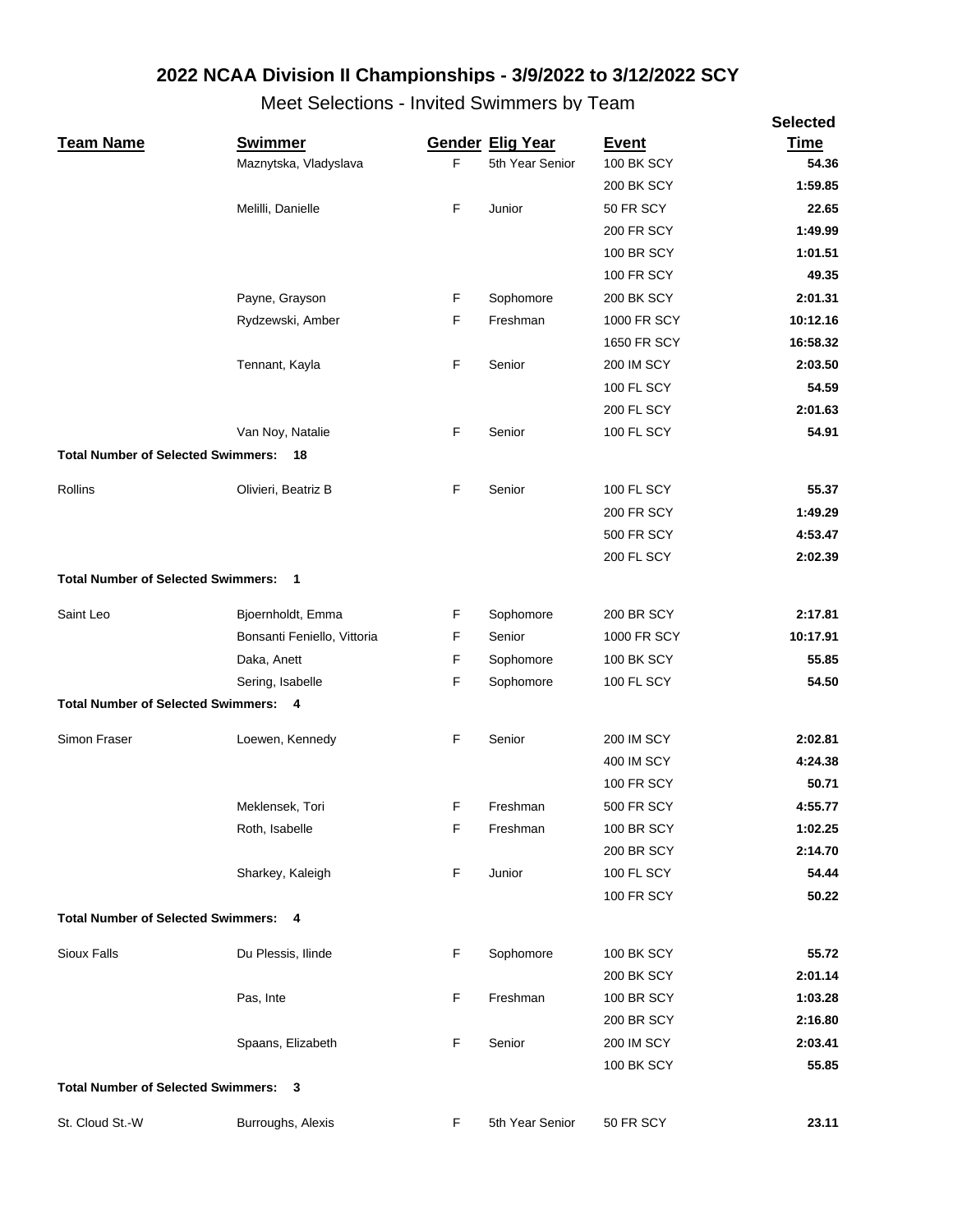Meet Selections - Invited Swimmers by Team

|                                             |                         |    |                         |                    | <b>Selected</b> |
|---------------------------------------------|-------------------------|----|-------------------------|--------------------|-----------------|
| <b>Team Name</b>                            | <b>Swimmer</b>          |    | <b>Gender Elig Year</b> | <b>Event</b>       | <b>Time</b>     |
|                                             | Cowell, Kara            | F. | Sophomore               | <b>100 BR SCY</b>  | 1:02.61         |
|                                             |                         |    |                         | <b>200 BR SCY</b>  | 2:18.39         |
|                                             | Reschko, Anna           | F  | Freshman                | 100 FL SCY         | 55.66           |
| <b>Total Number of Selected Swimmers:</b>   | $\overline{\mathbf{3}}$ |    |                         |                    |                 |
| <b>TAMPA</b>                                | Augustsson, Julia       | F  | Junior                  | <b>100 BR SCY</b>  | 1:02.62         |
|                                             |                         |    |                         | <b>200 BR SCY</b>  | 2:18.02         |
|                                             | Bailey, Delaney         | F  | Freshman                | 1000 FR SCY        | 10:16.20        |
|                                             | Barnes, Madysen         | F  | Sophomore               | <b>200 IM SCY</b>  | 2:02.34         |
|                                             |                         |    |                         | <b>100 FL SCY</b>  | 55.11           |
|                                             |                         |    |                         | <b>100 BK SCY</b>  | 54.84           |
|                                             |                         |    |                         | <b>200 BK SCY</b>  | 1:59.11         |
|                                             | Bazarova, Elizaveta     | F  | Senior                  | 50 FR SCY          | 23.10           |
|                                             |                         |    |                         | <b>100 BR SCY</b>  | 1:02.96         |
|                                             |                         |    |                         | <b>100 FR SCY</b>  | 50.58           |
|                                             | Bennett, Hannah         | F  | Sophomore               | 1000 FR SCY        | 10:11.90        |
|                                             |                         |    |                         | 1650 FR SCY        | 17:14.03        |
|                                             | Chestang, Emma          | F  | Freshman                | <b>200 FR SCY</b>  | 1:50.37         |
|                                             |                         |    |                         | <b>100 FR SCY</b>  | 50.82           |
|                                             | Gillan, Sierra          | F  | Freshman                | <b>200 BK SCY</b>  | 2:00.56         |
|                                             | Goldthorpe, Megan       | F  | Senior                  | 1000 FR SCY        | 10:10.72        |
|                                             |                         |    |                         | <b>500 FR SCY</b>  | 4:56.83         |
|                                             | Hunt, Paige             | F  | Sophomore               | 400 IM SCY         | 4:25.37         |
|                                             | Lauger, Madelaine       | F  | Junior                  | <b>100 FL SCY</b>  | 55.18           |
|                                             |                         |    |                         | <b>200 FL SCY</b>  | 2:02.30         |
|                                             | Sherwood, Courtney      | F  | Senior                  | <b>200 IM SCY</b>  | 2:01.91         |
|                                             |                         |    |                         | <b>100 FL SCY</b>  | 54.86           |
|                                             |                         |    |                         | <b>200 FL SCY</b>  | 1:59.50         |
|                                             |                         |    |                         | 200 BK SCY         | 2:01.28         |
|                                             | Tobin, Jessie           | F  | 5th Year Senior         | <b>1000 FR SCY</b> | 10:13.32        |
|                                             |                         |    |                         | 1650 FR SCY        | 17:04.35        |
|                                             | Turco, Alexa            | F  | Junior                  | 1000 FR SCY        | 10:18.01        |
|                                             | Wessel, Holly           | F  | Freshman                | 1000 FR SCY        | 10:13.40        |
|                                             |                         |    |                         | <b>500 FR SCY</b>  | 4:57.66         |
| <b>Total Number of Selected Swimmers:</b>   | 14                      |    |                         |                    |                 |
| Truman St.                                  | Brabham, Emma           | F  | Senior                  | <b>100 BK SCY</b>  | 55.67           |
| <b>Total Number of Selected Swimmers:</b>   | - 1                     |    |                         |                    |                 |
| <b>UMary</b>                                | Lee, Andrea             | F  | Senior                  | 1000 FR SCY        | 10:11.08        |
|                                             |                         |    |                         | 1650 FR SCY        | 17:03.39        |
| <b>Total Number of Selected Swimmers: 1</b> |                         |    |                         |                    |                 |
| <b>UMSL</b>                                 | Konstapel, Zara         | F  | Junior                  | <b>100 BR SCY</b>  | 1:02.08         |
|                                             |                         |    |                         | <b>200 BR SCY</b>  | 2:17.14         |
|                                             |                         |    |                         |                    |                 |

**Total Number of Selected Swimmers: 1**

Wayne State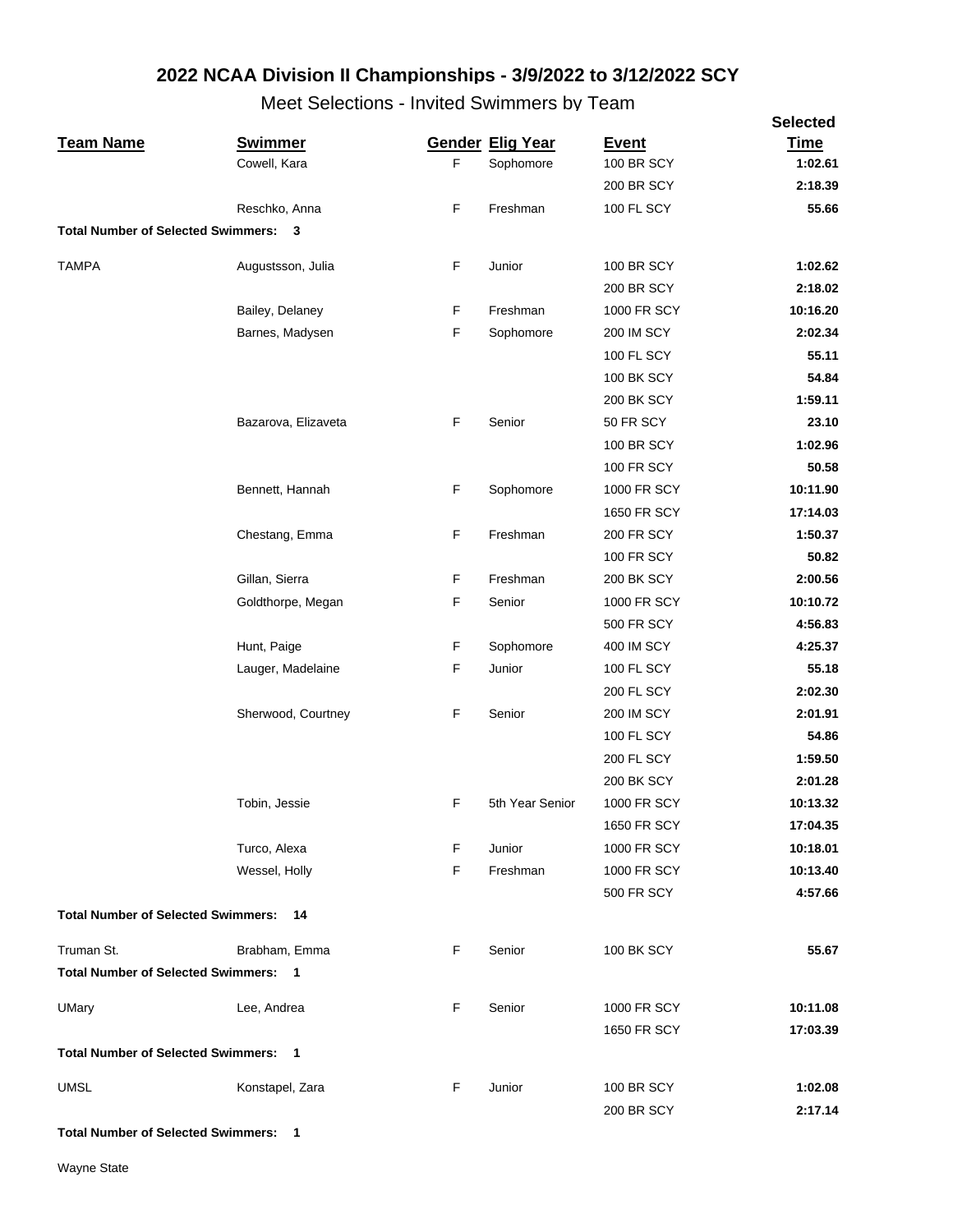|                                             |                     |             |                         |                    | <b>Selected</b> |
|---------------------------------------------|---------------------|-------------|-------------------------|--------------------|-----------------|
| <b>Team Name</b>                            | <b>Swimmer</b>      |             | <b>Gender Elig Year</b> | <b>Event</b>       | <b>Time</b>     |
|                                             | Fox, Jordan         | F           | Junior                  | 200 FR SCY         | 1:50.41         |
|                                             |                     |             |                         | <b>500 FR SCY</b>  | 4:56.42         |
|                                             |                     |             |                         | 200 BK SCY         | 2:00.04         |
|                                             | Koh, Jia Yi         | F           | 5th Year Senior         | <b>100 BR SCY</b>  | 1:02.62         |
|                                             |                     |             |                         | 200 BR SCY         | 2:16.51         |
| <b>Total Number of Selected Swimmers:</b>   | $\mathbf{2}$        |             |                         |                    |                 |
| West Chester                                | Carozza, Ann        | F           | Senior                  | 50 FR SCY          | 22.98           |
|                                             |                     |             |                         | <b>100 FL SCY</b>  | 52.67           |
|                                             |                     |             |                         | 200 FL SCY         | 1:57.94         |
|                                             |                     |             |                         | <b>100 FR SCY</b>  | 49.63           |
|                                             | Durkin, Keeley      | F           | Sophomore               | 1000 FR SCY        | 10:11.49        |
|                                             |                     |             |                         | <b>200 FR SCY</b>  | 1:50.88         |
|                                             |                     |             |                         | <b>500 FR SCY</b>  | 4:55.88         |
|                                             |                     |             |                         | <b>1650 FR SCY</b> | 17:10.94        |
|                                             | Gerhart, Sophia     | F           | Sophomore               | 400 IM SCY         | 4:25.52         |
|                                             |                     |             |                         | <b>200 FL SCY</b>  | 2:03.63         |
|                                             | Hemingway, Mckenzie | F           | Sophomore               | 200 IM SCY         | 2:03.16         |
|                                             |                     |             |                         | <b>100 BR SCY</b>  | 1:03.26         |
|                                             | Koehle, Madelyn     | F           | Freshman                | 200 BR SCY         | 2:17.96         |
|                                             | Niness, Mikayla     | F           | Sophomore               | 50 FR SCY          | 23.13           |
|                                             |                     |             |                         | <b>200 FR SCY</b>  | 1:49.91         |
|                                             |                     |             |                         | <b>500 FR SCY</b>  | 4:56.25         |
|                                             |                     |             |                         | <b>100 FR SCY</b>  | 50.28           |
| <b>Total Number of Selected Swimmers:</b>   | 6                   |             |                         |                    |                 |
| West Florida                                | Danieli, Yael       | F           | Senior                  | <b>400 IM SCY</b>  | 4:23.92         |
|                                             |                     |             |                         | 1650 FR SCY        | 17:07.08        |
|                                             | Markwardt, Stefanie | F           | Junior                  | <b>100 FL SCY</b>  | 55.43           |
|                                             | Rizzetto, Ester     | F           | Senior                  | 50 FR SCY          | 22.91           |
|                                             |                     |             |                         | <b>100 FL SCY</b>  | 54.10           |
|                                             |                     |             |                         | 100 BK SCY         | 54.91           |
|                                             |                     |             |                         | <b>100 FR SCY</b>  | 49.30           |
|                                             | Simila, Brooke      | F           | Sophomore               | <b>200 BR SCY</b>  | 2:18.34         |
| <b>Total Number of Selected Swimmers: 4</b> |                     |             |                         |                    |                 |
| Wingate                                     | Agger, Kaitlyn      | F           | Senior                  | <b>1000 FR SCY</b> | 9:56.01         |
|                                             |                     |             |                         | <b>500 FR SCY</b>  | 4:53.23         |
|                                             |                     |             |                         | 1650 FR SCY        | 16:41.69        |
|                                             | Andrews, Lucinda    | F           | Freshman                | <b>100 FR SCY</b>  | 50.98           |
|                                             | Bjorken, Julia      | F           | Freshman                | <b>100 BR SCY</b>  | 1:03.33         |
|                                             |                     |             |                         | <b>200 BR SCY</b>  | 2:17.54         |
|                                             | Miram, Anna         | F           | Senior                  | 200 BK SCY         | 2:00.02         |
|                                             | Munro, Kelsea       | $\mathsf F$ | Freshman                | 50 FR SCY          | 23.10           |
|                                             |                     |             |                         | <b>100 FR SCY</b>  | 50.81           |